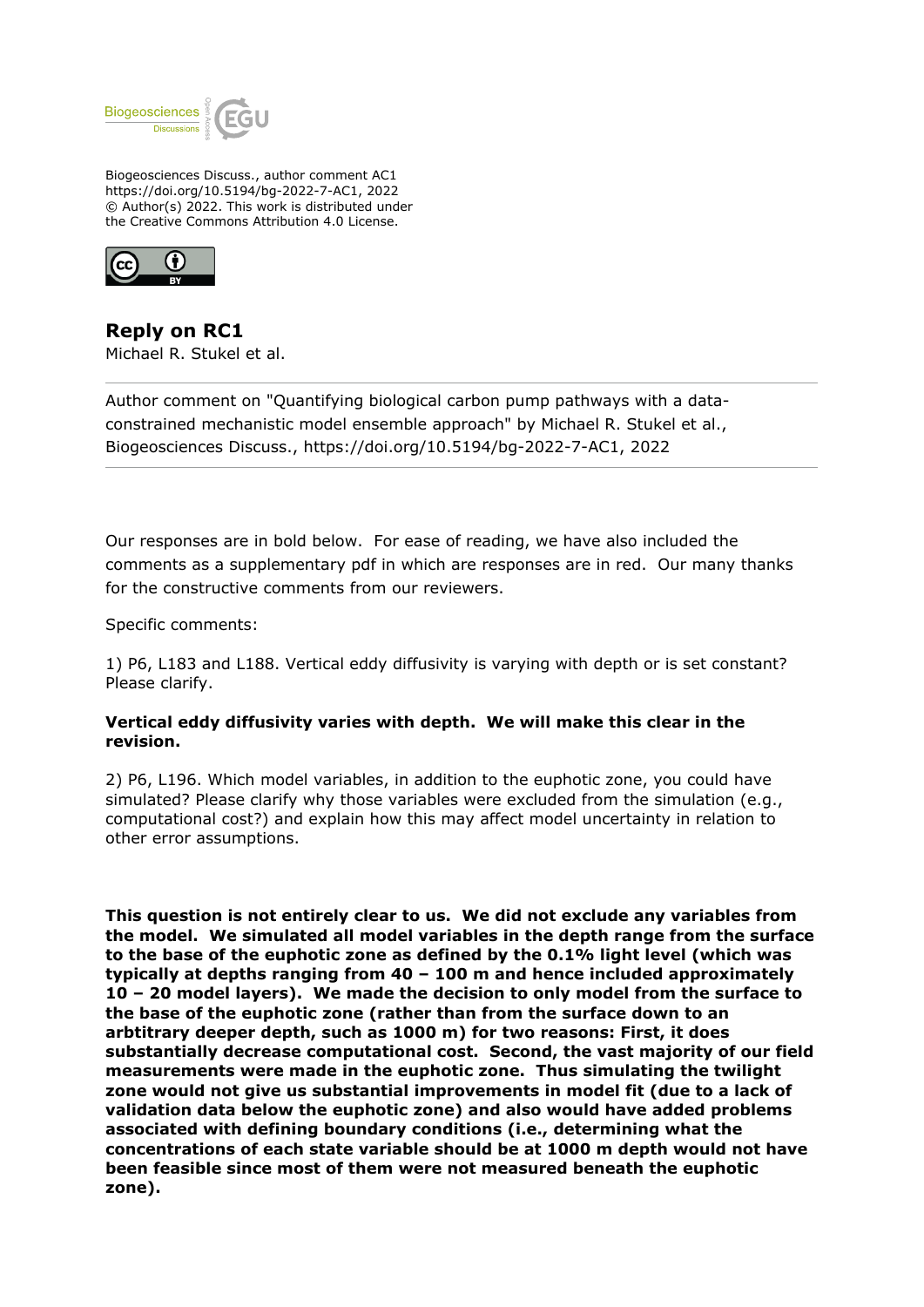3) P7, L237 and P8, L252-264. In the context of data assimilation, observational errors are often considered as a combination of instrument and representativity errors, the latter usually being the most important of all. The authors here quantify observational errors as the standard deviation of their measurements and/or the instrument error; if I understood correctly, representativity errors are not considered here. Are these errors relevant in terms of magnitude with observation representativity errors?

**We completely agree with the reviewer that representativity errors are often the dominant source of error. However, we believe that the standard deviation of multiple distinct measurements inherently accounts for the most significant form of representativity error in our analyses. Following Janjic et al. (2017) we consider three types of representatitivity error: I) error due to unresolved scales and processes, II) observation-operator error or forward model error, and III) errors associated with pre-processing or quality-control. We note that since our data is mostly derived from direct** *in situ* **measurements, II and III are much less significant than they tend to be with, for instance remote sensing measurements. We thus believe that error due to unresolved scales and processes is the dominant component in representativity error for our study. These unresolved scales and processes include such phenomena as temporal variability in vertical mixing or surface irradiance (i.e., inaccuracy of our steadystate physical forcing), diel variability in phytoplankton carbon:chlorophyll ratios, internal waves that displace communities upwards or downwards, etc. When we state that we used the standard deviation of our measurements, these are measurements from different sampling points within a model layer during the Lagrangian experiment (i.e., different times and depths). This variability from one measurement to another thus incorporates representativity error (or at least the portion of this due to unresolved scales and processes) along with measurement error. Typically, this standard deviation (which incorporates representativity error + instrument error) is the error that we used. However, in the rare cases where the standard deviation was less than expected instrument error (which can happen, for instance if four nitrate measurements all returned a value of 0.4 mmol m-3), we used the instrument error.** 

4) I am confused with the threshold limit "detlim" referred as "experimental detection limit". How this threshold is defined? I see that the "detlim" depends on indeces i,j,k and that k-index is not an option for the observations; why? I think the authors should provide more explanations regarding the "detlim" threshold, because the cost function decrease (after several iterations) largely depends on this (at least this is what I understand from the definitions of  $J(p)$  and error  $i,j,k$  at the end of page 7).

**The experimental detection limit varies for each measurement type. For instance, for particulate nitrogen the observational detection limit was 0.2 mmol N m-3. This means that when values are below this (i.e., a measurement of 0 mmol N m-3, we have no knowledge of whether the actual value was 0.001, 0.01, or 0.1 mmol N m-3). Thus we cannot penalize the model if it returns any value less than the detection limit when the observation is also less than the detection limit. So if, for instance, the observation was 0.1, but the model returned a result of 0.02 we cannot say that there is any model mismatch at all (since both are less than the detection limit). In practice, the actual value of detlim for each measurement was not very important to our results, because observations were seldom less than detlim. However, this formal definition is necessary with lognormally distributed errors, because occasionally the reported observation value was zero (or even negative, in the case of NPP) and since the model can never take on values less than or equal to zero, this would lead to an infinite cost.** 

5) Overall, in the data assimilation Section 2.4, it is not clear to me which model variables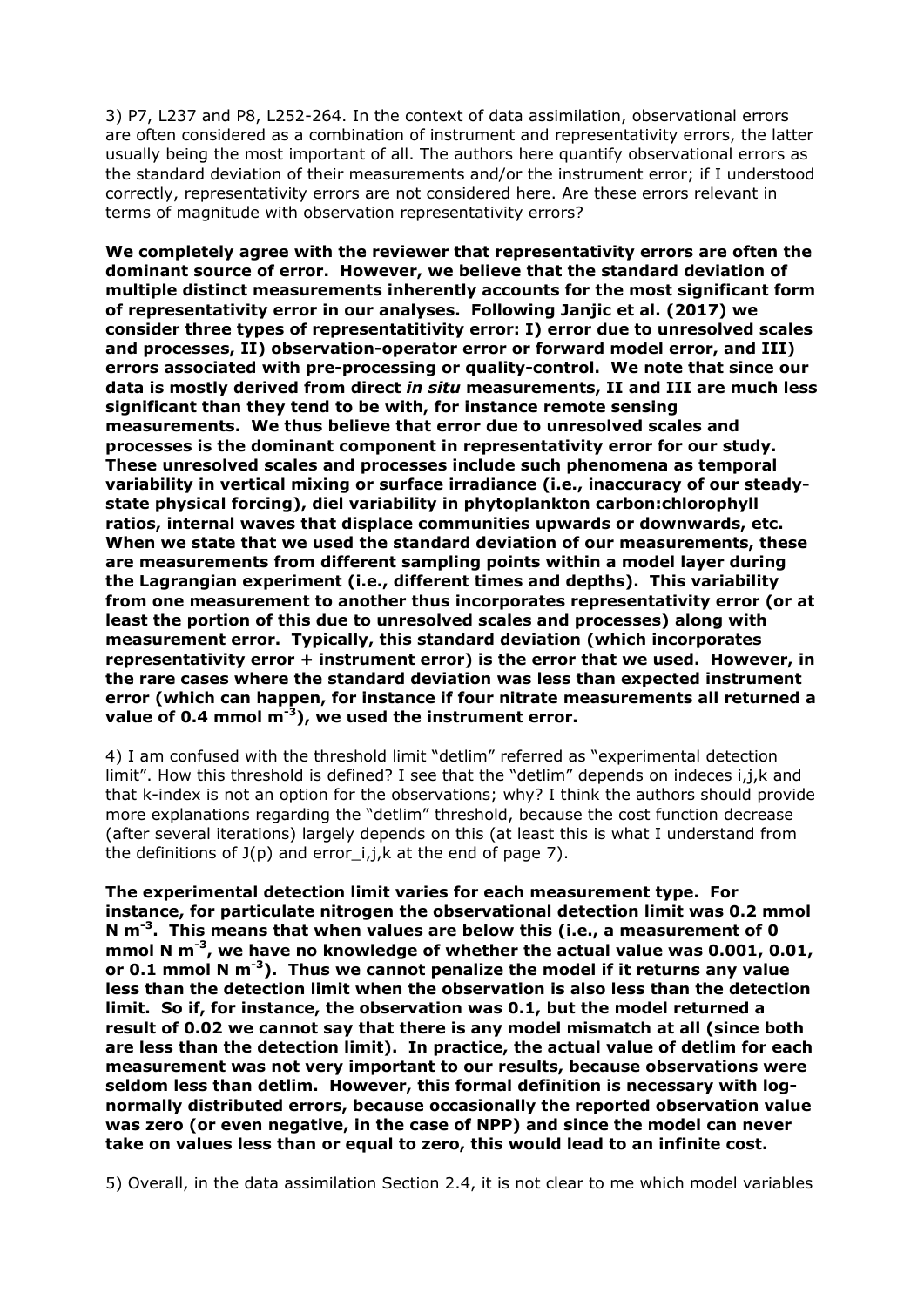consist the control vector e.g., is it the same with the model state vector described in Table 1 (or not)? Please clarify.

**Just to be clear, since terminology can vary across disciplines, we assume that "control vector" is used here to denote the adjustable variables or parameters that determine the model's predictions and hence model-data misfit. As such our control vector is the set of 102 model parameters that we allow to vary (given in Supp. Table 1). This is essentially all parameters** *except* **for TLIM (the temperature dependence of growth, grazing, and respiration rates), which we chose not to allow to vary because it is both fairly well constrained from measurements and because allowing it to vary would obfuscate interpretations of variability in other parameters. We note, however, that model results also depend on the initial conditions, boundary conditions (at the base of the euphotic zone), and physical forcing (temperature, vertical diffusivity, and surface irradiance), which we prescribe directly from field measurements and hence do not allow to vary.**

6) P18, L669-670 "our work shows that very different parameter sets can result in similar cost function values, despite generating distinctly different model outputs". This is an interesting result, but what does it means exactly (especially here where the cost function is different wrt variational approaches)? Please elaborate.

**Most medium- to high-complexity biogeochemical models still utilize an approach a single biogeochemical parameter set to reach their conclusions. Sometimes this parameter set is determined by manually "tuning" the model to approximately match a set of observations, while other times the parameter set is determined through formal data assimilation that seeks to find the parameter set that produces a global minimum in a cost function relating model output to observations. Both of these approaches, however, seek to find a single "best" set of model parameters that can then be used for a model run, which will be used to interrogate aspects of the marine system (e.g., in our case to understand the different pathways of the biological carbon pump). Our study shows that in a high-dimensional system (as all medium- to high-complexity biogeochemical models are) distinctly different sets of parameters can match the observations equally well but produce very different model results. Indeed, all of the parameter sets identified by our OEP**<sub>MCMC</sub> approach had approximately identical **values of the cost function, but some produced model ecosystems in which mixing was the dominant pathway of vertical carbon transport while others produced ecosystems with sinking particles as the dominant pathway. With either a typical "tuning" procedure or a more formal variational data assimilation approach, investigators would arrive at a single parameter set that would predict either that the ecosystem was dominated by mixing or by sinking particles (or perhaps a 50/50 split) that would give them a false certainty about the behavior of the ecosystem. An ensemble approach, using different biogeochemical parameter sets, is necessary to diagnose this model uncertainty.** 

7) P19, L690-692 "A further study (Anugerahanti et al., 2020) simultaneously perturbed physical circulation fields and the biogeochemical model and found that results were most sensitive to variability in the biological model". Vervatis et al., (2021a) and (2021b) performed ensemble simulations, using a 3D high-resolution ocean physics and biogeochemical coupled model, to investigate unresolved scales and processes, perturbing (1) only ocean physics, (2) only BGC sources and sinks, and (3) both physics and BGC simultaneously, and found that uncertainties in physical forcing and parameterizations have larger impact on chlorophyll spread (and other BGC variables) than uncertainties in